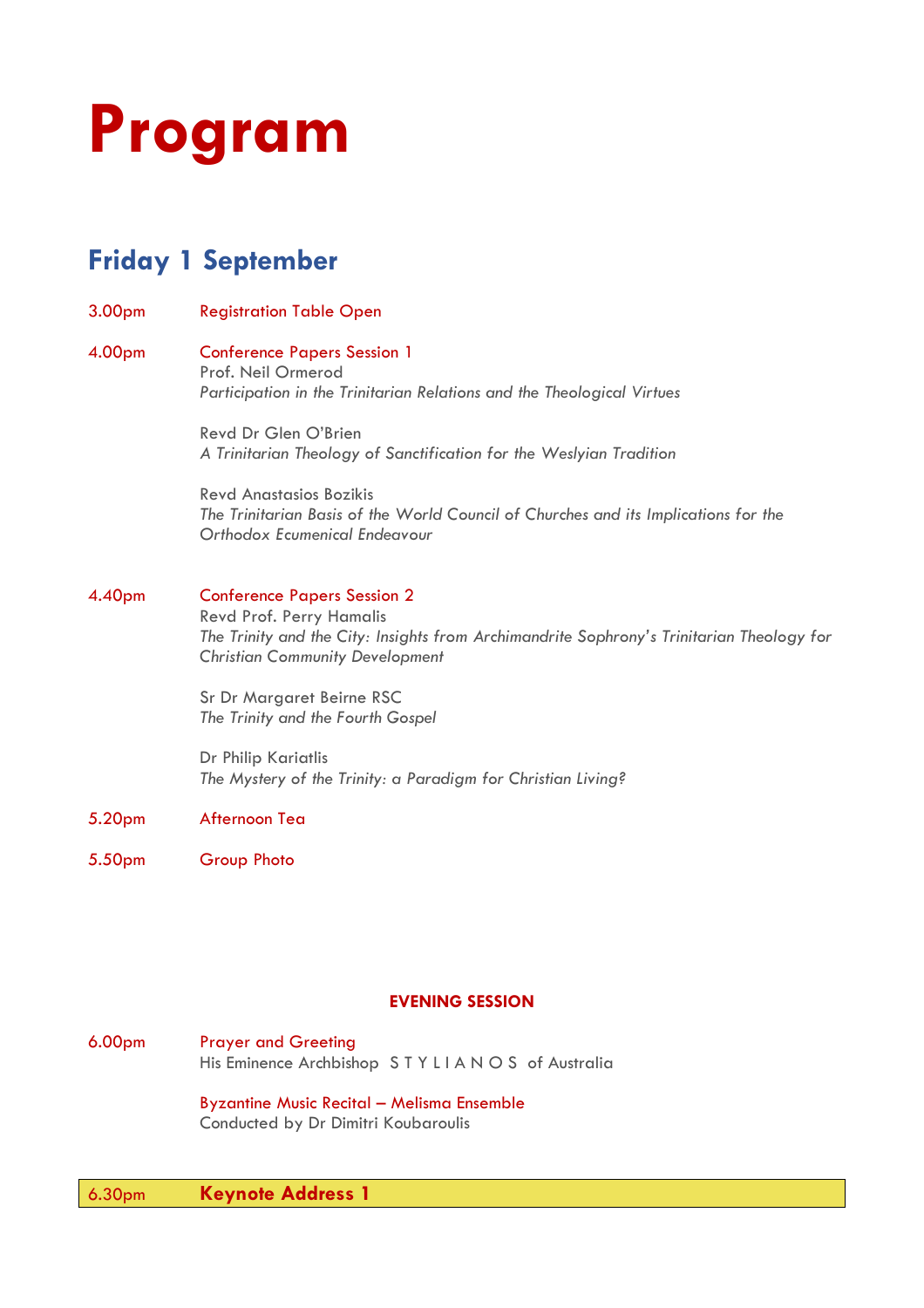**Professor Aristotle Papanikolaou** *From Sophia to Personhood: The Developmetn of 20th Century Trinitarian Theology*

8.00pm Supper

## **Saturday 2 September**

9.00am Morning Prayer (College Chapel)

## 9.30am **Keynote Address 2**

**Professor Gerard Kelly** *The Action of God in the World and in the Life of the Believer: the Trinity and the Sacraments*

## 11.00am Morning Tea

11.30am Conference Papers Session 3 Prof. Gerard Moore

*Spirit Experience and Worship*

Assoc. Prof. David McEwan *"A Continual Enjoyment of the Three-One God": John Wesley and the Life of God in the Soul*

Dr Michelle Jones *Insights into the Mystery of the Trinity form the Carmelite Tradition: The Riches of our Human Poverty*

Br Dr Robert Krishna *The Trinitarian Creation and Redemption of the World in Augustine of Hippo and Cyril of Alexandria*

## 12.10pm Conference Papers Session 4

Revd Canon Prof. Dorothy Lee *The Gospel of Mark and the Trinity*

Dr Peter John McGregor *"Uniting Protology and Soteriology: John Paul II's Creative/Salvific Mission of the Trinity*

Dr Kirsty Beilharz *Trinitarian Iconography in Messiaen's Music and Applications of Trinitarian Imagery in Contemporary Thought*

Mr Andrew Mellas *Glorifying the Mystery with One Voice in St Romanos the Melodist's* On Pentecost